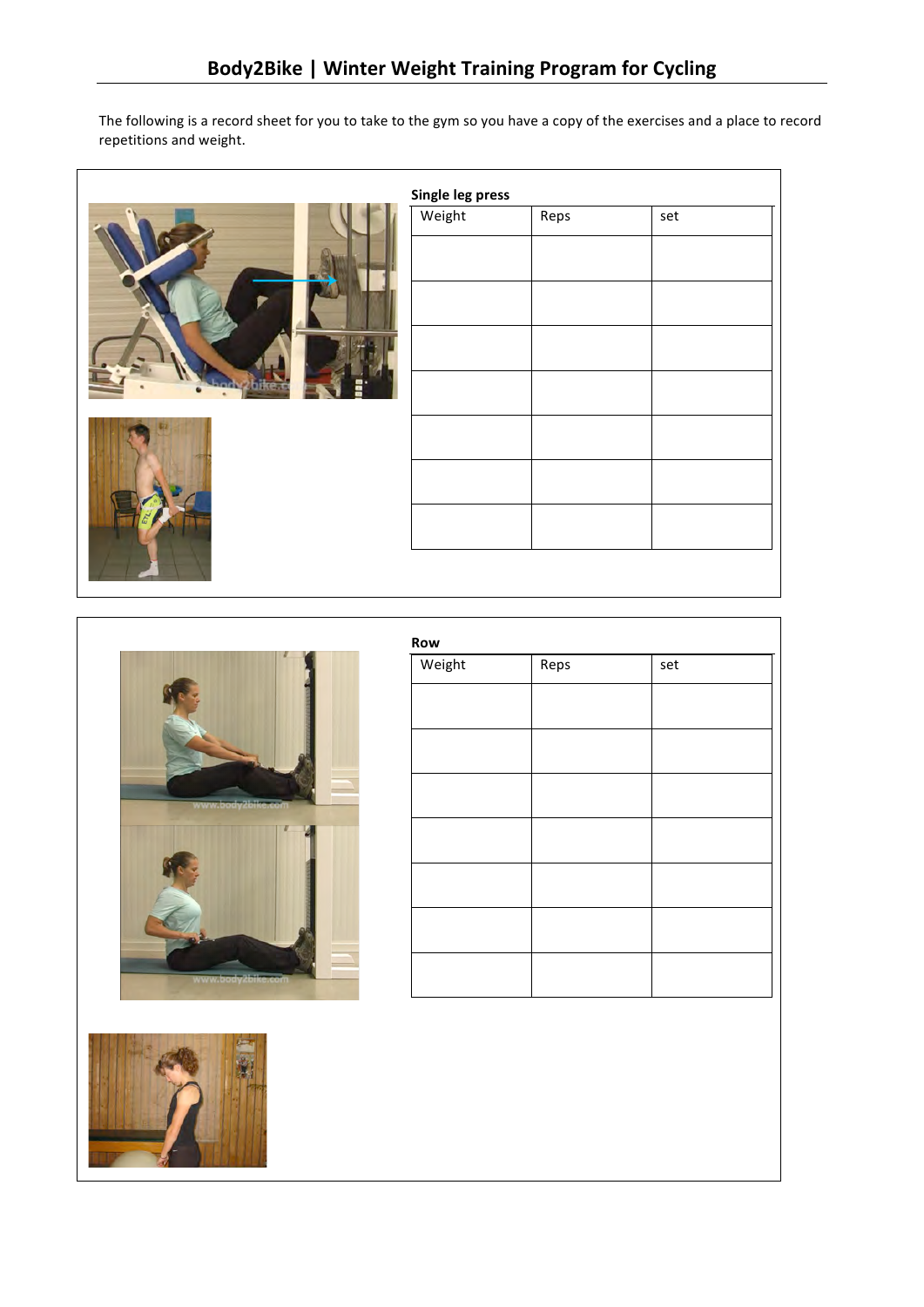

| Weight | Reps | set |  |
|--------|------|-----|--|
|        |      |     |  |
|        |      |     |  |
|        |      |     |  |
|        |      |     |  |
|        |      |     |  |
|        |      |     |  |
|        |      |     |  |
|        |      |     |  |

#### **Option2:
Lunge
on
machine**



| Weight | Reps | set |
|--------|------|-----|
|        |      |     |
|        |      |     |
|        |      |     |
|        |      |     |
|        |      |     |

## **Option3:
Lunge
pliometrics**





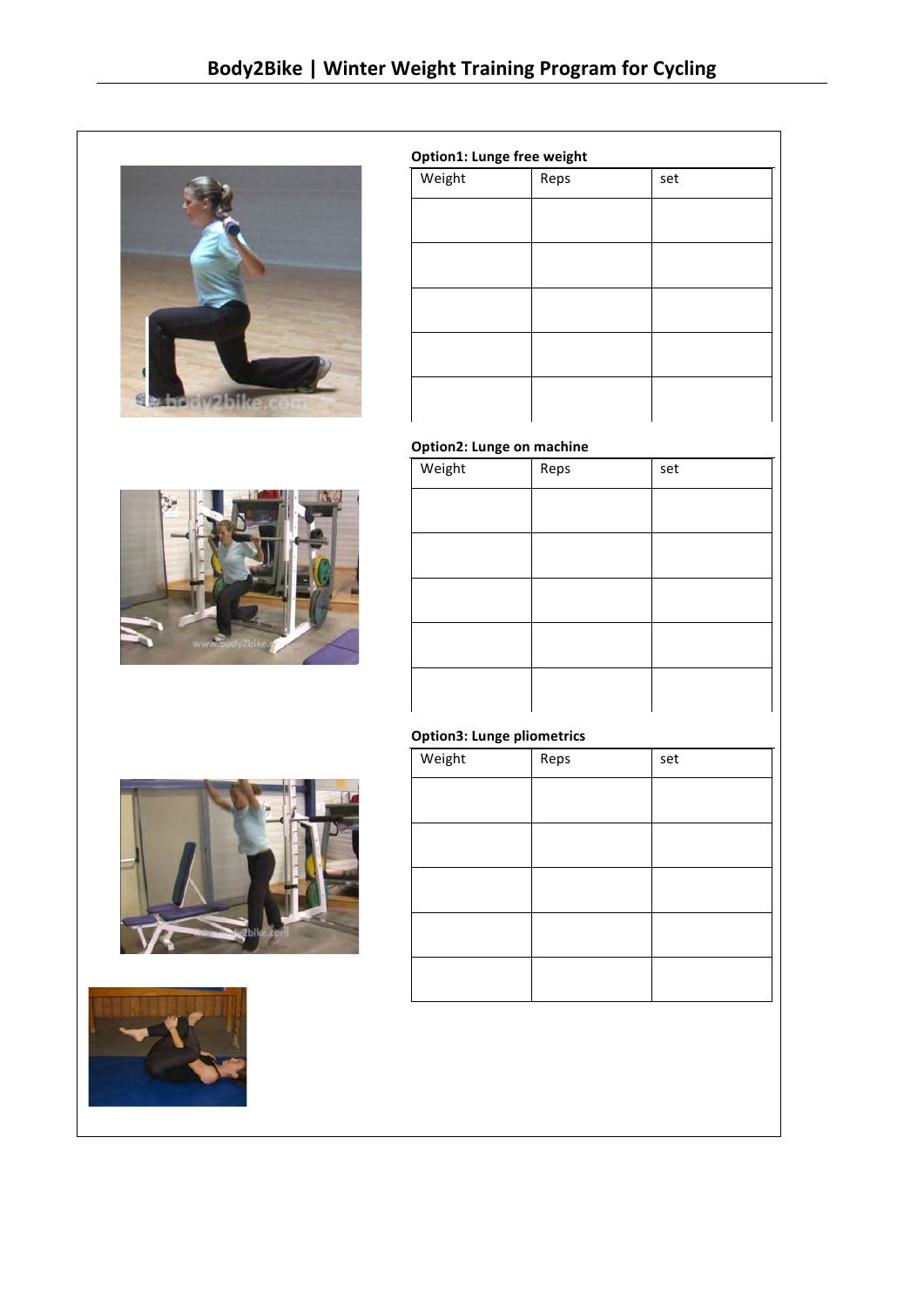

| Weight | Reps | set |  |
|--------|------|-----|--|
|        |      |     |  |
|        |      |     |  |
|        |      |     |  |
|        |      |     |  |
|        |      |     |  |
|        |      |     |  |
|        |      |     |  |
|        |      |     |  |
|        |      |     |  |
|        |      |     |  |
|        |      |     |  |
|        |      |     |  |
|        |      |     |  |
|        |      |     |  |
|        |      |     |  |
|        |      |     |  |





| Reps | set |
|------|-----|
|      |     |
|      |     |
|      |     |
|      |     |
|      |     |
|      |     |
|      |     |
|      |     |
|      |     |
|      |     |
|      |     |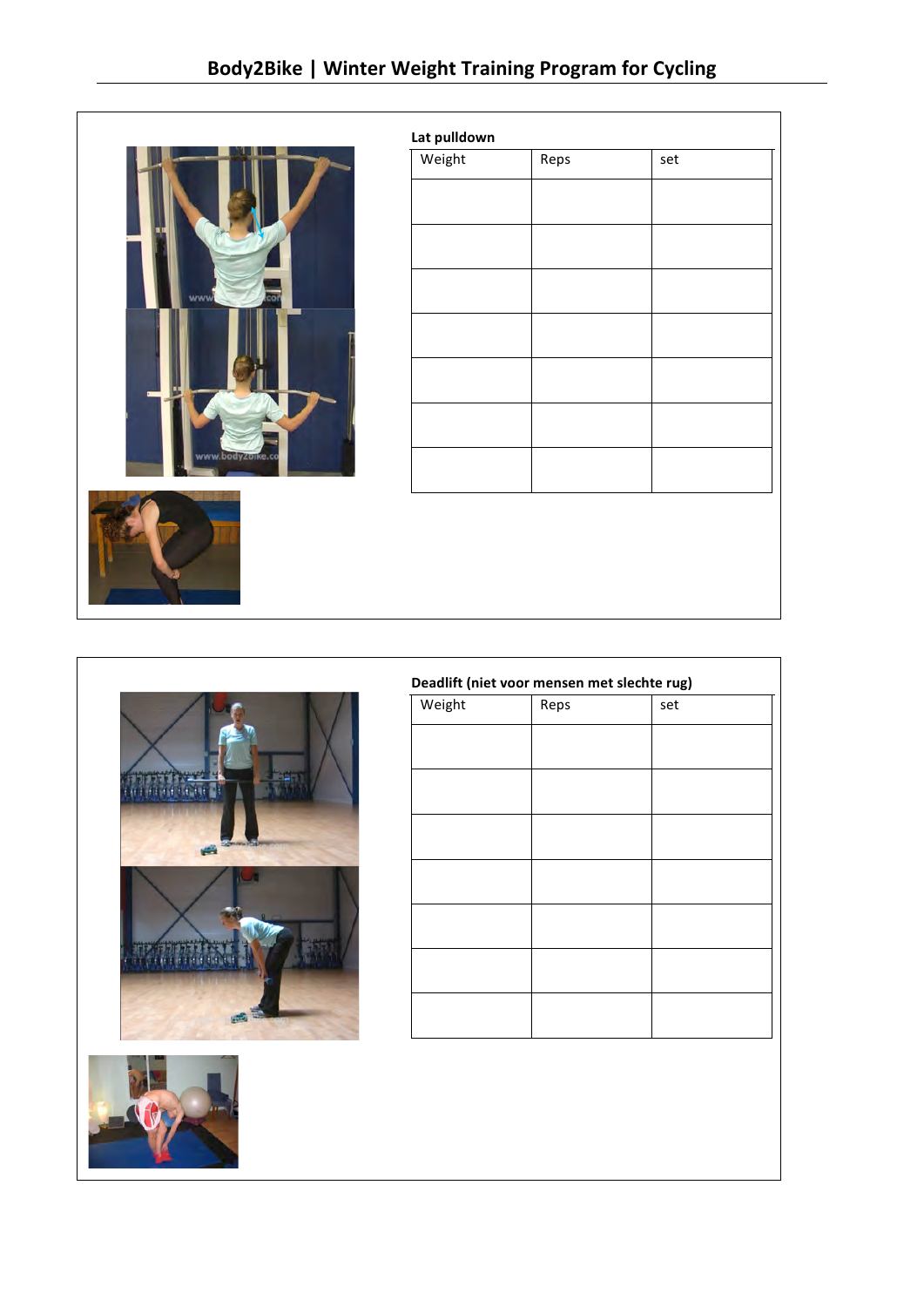

| Optie1: Free benchpress in verschillende richtingen |      |     |  |
|-----------------------------------------------------|------|-----|--|
| Weight                                              | Reps | set |  |
|                                                     |      |     |  |
|                                                     |      |     |  |
|                                                     |      |     |  |
|                                                     |      |     |  |
|                                                     |      |     |  |
|                                                     |      |     |  |
|                                                     |      |     |  |
|                                                     |      |     |  |
|                                                     |      |     |  |
|                                                     |      |     |  |
|                                                     |      |     |  |
|                                                     |      |     |  |
|                                                     |      |     |  |

### **Optie2:
Free
benchpress
met
1
been
omhoog** Weight Reps set



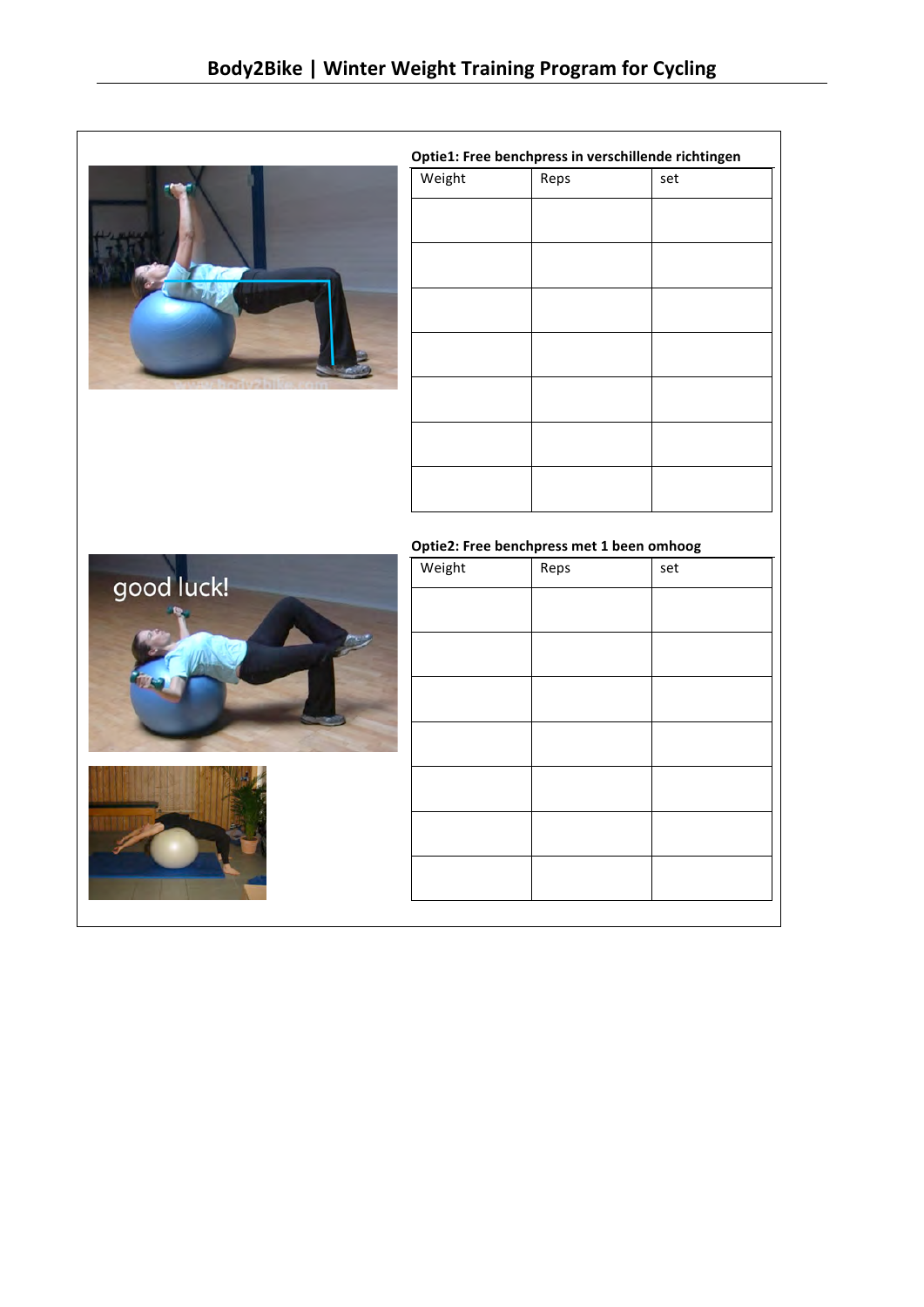









### **Optie1:
Squat
free**

| Weight | Reps | set |  |
|--------|------|-----|--|
|        |      |     |  |
|        |      |     |  |
|        |      |     |  |
|        |      |     |  |
|        |      |     |  |
|        |      |     |  |
|        |      |     |  |
|        |      |     |  |
|        |      |     |  |
|        |      |     |  |
|        |      |     |  |
|        |      |     |  |
|        |      |     |  |
|        |      |     |  |
|        |      |     |  |

# **Optie2:
Squat
op
machine**

| Weight | Reps | set |
|--------|------|-----|
|        |      |     |
|        |      |     |
|        |      |     |
|        |      |     |
|        |      |     |

# **Optie3:
Squat
free
pliometric
option
for
speed
phase**

| Weight | Reps | set |
|--------|------|-----|
|        |      |     |
|        |      |     |
|        |      |     |
|        |      |     |
|        |      |     |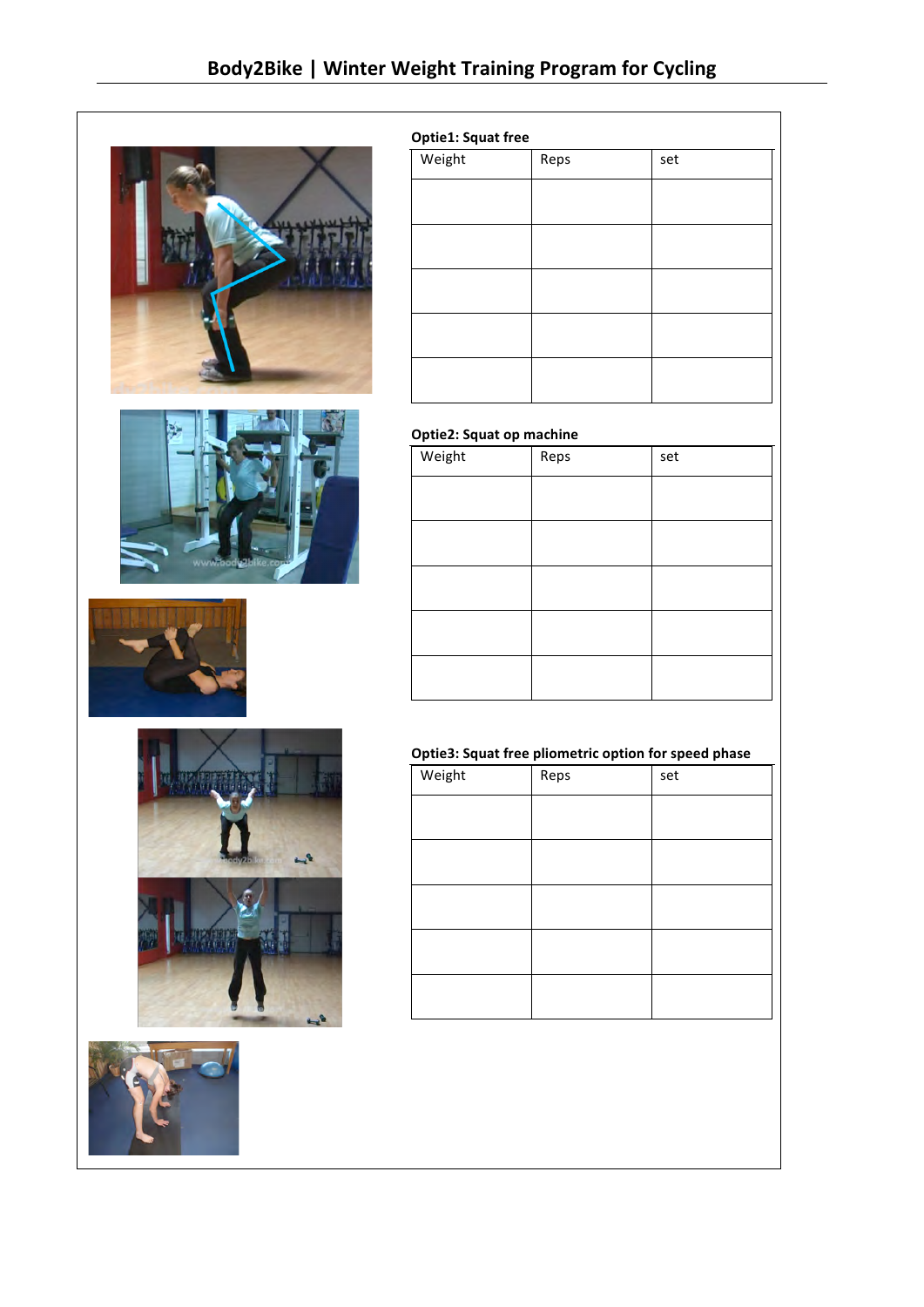



**Hamstring
en
heupflexor
in
fietspositie**